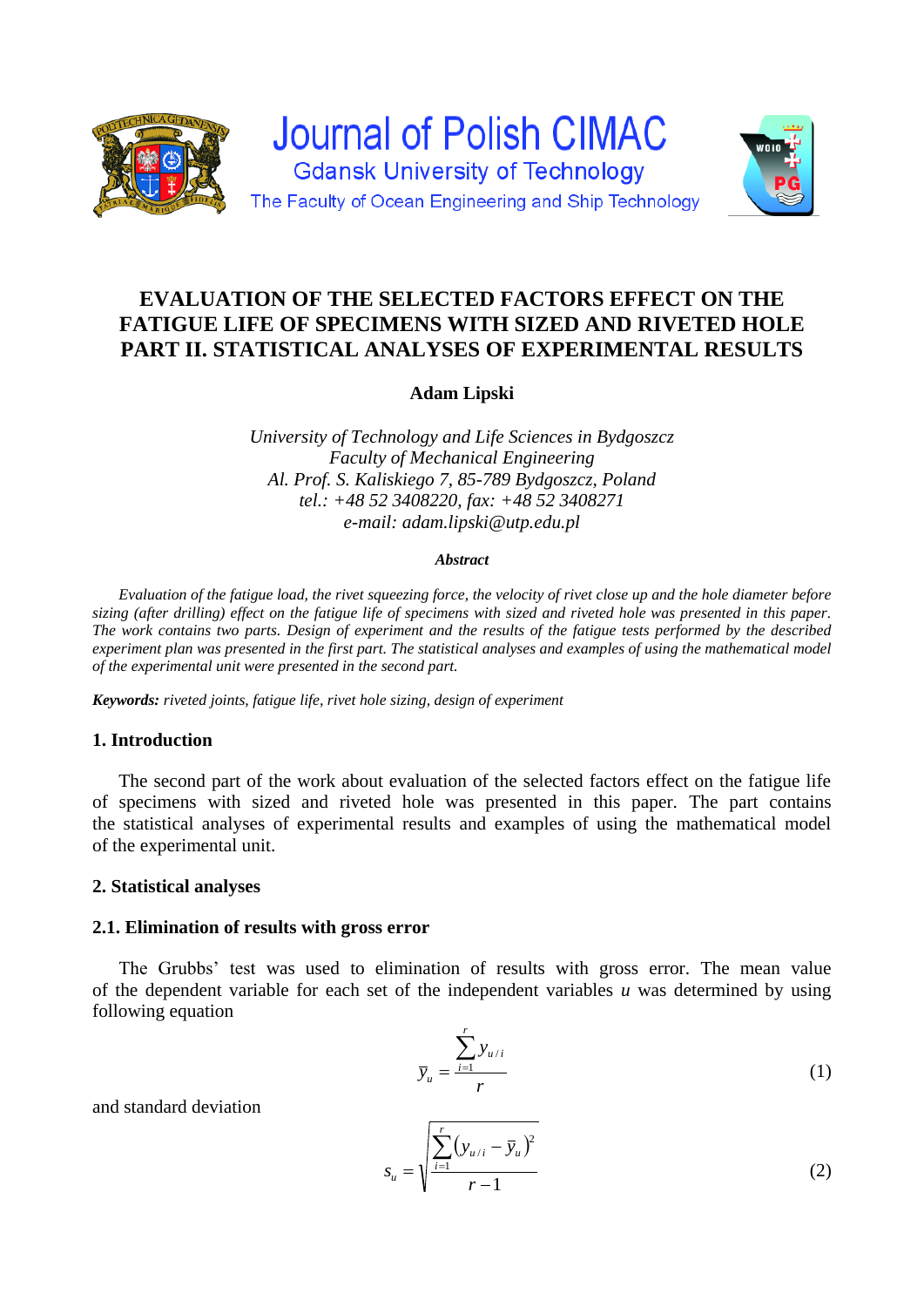where:

 $r = 3 - a$  number of repetition the same for each set,

 $y_{u/i}$ *y* / – a result number *i* from *r* repetitions for set number *u*.

The test statistic was determined separately for the maximum and the minimum value of the dependent variable for each set of the independent variables. It was determined for the largest and for the least value of the dependent variable by using an equation

$$
B_{\max} = \frac{\max(y_{u/i}) - \overline{y}_u}{s_u}, \qquad B_{\min} = \frac{\overline{y}_u - \min(y_{u/i})}{s_u}.
$$
 (3)

The critical value of the test statistic  $B_{\alpha r} = 1.412$  was determined for the number of repetition  $r = 3$  and the significance level  $\alpha = 0.05$  [3]. Results of calculation were presented in tab. 1.

Because for each set of independent variables

$$
B_{max} < B_{\alpha;r} \tag{4}
$$

and

$$
B_{\min} < B_{\alpha; r}.\tag{5}
$$

there is no reason to rejection the maximal and minimal values for each set as gross error results.

| No. of          | Coded independent variables |                  |                  |                  | Dependent variable                 | Grubbs' statistics                          |           |           |
|-----------------|-----------------------------|------------------|------------------|------------------|------------------------------------|---------------------------------------------|-----------|-----------|
| set $u$         | $\breve{x}_1$               | $\bar{x}_2$      | $\bar{x}_3$      | $\check{x}_4$    | $\overline{y} = \log \overline{N}$ | $\boldsymbol{S}_{\boldsymbol{\mathcal{U}}}$ | $B_{max}$ | $B_{min}$ |
| 1               | $-1$                        | $-1$             | $-1$             | $-1$             | 5.785                              | 0.007                                       | 0.852     | 1.101     |
| $\overline{2}$  | $\mathbf{1}$                | $-1$             | $-1$             | $-1$             | 5.078                              | 0.038                                       | 0.895     | 1.079     |
| $\overline{3}$  | $-1$                        | $\mathbf{1}$     | $-1$             | $-1$             | 5.796                              | 0.013                                       | 1.104     | 0.846     |
| $\overline{4}$  | 1                           | $\mathbf{1}$     | $-1$             | $-1$             | 5.083                              | 0.044                                       | 0.914     | 1.068     |
| $\overline{5}$  | $-1$                        | $-1$             | $\mathbf{1}$     | $-1$             | 5.788                              | 0.009                                       | 0.880     | 1.088     |
| $\overline{6}$  | 1                           | $-1$             | 1                | $-1$             | 5.061                              | 0.027                                       | 1.115     | 0.818     |
| 7               | $-1$                        | 1                | $\mathbf{1}$     | $-1$             | 5.793                              | 0.009                                       | 1.055     | 0.935     |
| 8               | $\mathbf{1}$                | $\mathbf{1}$     | $\mathbf{1}$     | $-1$             | 5.094                              | 0.033                                       | 0.819     | 1.115     |
| $\overline{9}$  | $-1$                        | $-1$             | $-1$             | $\mathbf{1}$     | 5.228                              | 0.030                                       | 1.087     | 0.881     |
| 10              | $\mathbf{1}$                | $-1$             | $-1$             | $\mathbf{1}$     | 4.684                              | 0.084                                       | 1.011     | 0.989     |
| 11              | $-1$                        | $\,1$            | $-1$             | $\mathbf 1$      | 5.285                              | 0.018                                       | 1.133     | 0.758     |
| $\overline{12}$ | 1                           | 1                | $-1$             | 1                | 4.734                              | 0.060                                       | 0.793     | 1.123     |
| 13              | $-1$                        | $-1$             | 1                | $\mathbf{1}$     | 5.212                              | 0.022                                       | 0.853     | 1.101     |
| 14              | 1                           | $-1$             | 1                | $\mathbf{1}$     | 4.657                              | 0.055                                       | 0.801     | 1.121     |
| 15              | $-1$                        | $\mathbf{1}$     | 1                | $\mathbf{1}$     | 5.269                              | 0.029                                       | 0.858     | 1.098     |
| 16              | $\mathbf{1}$                | $\mathbf{1}$     | $\mathbf{1}$     | $\mathbf{1}$     | 4.711                              | 0.052                                       | 1.121     | 0.801     |
| 17              | $+\alpha$                   | $\boldsymbol{0}$ | $\boldsymbol{0}$ | $\boldsymbol{0}$ | 4.680                              | 0.087                                       | 1.022     | 0.977     |
| 18              | $-\alpha$                   | $\boldsymbol{0}$ | $\mathbf{0}$     | $\mathbf{0}$     | 6.065                              | 0.036                                       | 0.823     | 1.113     |
| 19              | $\mathbf{0}$                | $+\alpha$        | $\boldsymbol{0}$ | $\mathbf{0}$     | 5.284                              | 0.042                                       | 1.079     | 0.895     |
| 20              | $\overline{0}$              | $-\alpha$        | $\overline{0}$   | $\overline{0}$   | 5.234                              | 0.026                                       | 1.022     | 0.976     |
| 21              | $\mathbf{0}$                | $\boldsymbol{0}$ | $+\alpha$        | $\boldsymbol{0}$ | 5.291                              | 0.027                                       | 0.886     | 1.084     |
| 22              | $\overline{0}$              | $\boldsymbol{0}$ | $-\alpha$        | $\overline{0}$   | 5.298                              | 0.026                                       | 1.073     | 0.907     |
| 23              | $\boldsymbol{0}$            | $\boldsymbol{0}$ | $\boldsymbol{0}$ | $+\alpha$        | 4.636                              | 0.048                                       | 0.959     | 1.036     |
| 24              | $\boldsymbol{0}$            | $\boldsymbol{0}$ | $\boldsymbol{0}$ | $-\alpha$        | 5.562                              | 0.033                                       | 1.119     | 0.806     |
| 25              | $\mathbf{0}$                | $\mathbf{0}$     | $\overline{0}$   | $\mathbf{0}$     | 5.319                              | 0.031                                       | 0.976     | 1.023     |
| 26              | $\overline{0}$              | $\boldsymbol{0}$ | $\mathbf{0}$     | $\boldsymbol{0}$ | 5.282                              | 0.023                                       | 0.897     | 1.078     |
| 27              | $\mathbf{0}$                | $\boldsymbol{0}$ | $\overline{0}$   |                  | 5.306                              | 0.029                                       | 1.026     | 0.972     |
| 28              | $\mathbf{0}$                | $\mathbf{0}$     | $\overline{0}$   | $\boldsymbol{0}$ | 5.271                              | 0.038                                       | 0.862     | 1.096     |
| 29              | $\boldsymbol{0}$            | $\boldsymbol{0}$ | $\boldsymbol{0}$ | $\boldsymbol{0}$ | 5.279                              | 0.038                                       | 0.980     | 1.019     |
| 30              | $\boldsymbol{0}$            | $\boldsymbol{0}$ | $\boldsymbol{0}$ | $\boldsymbol{0}$ | 5.312                              | 0.018                                       | 1.127     | 0.782     |
| $\overline{31}$ | $\mathbf{0}$                | $\boldsymbol{0}$ | $\overline{0}$   | $\boldsymbol{0}$ | 5.274                              | 0.025                                       | 1.084     | 0.887     |

*Tab. 1. Summary of calculation for results with gross error elimination*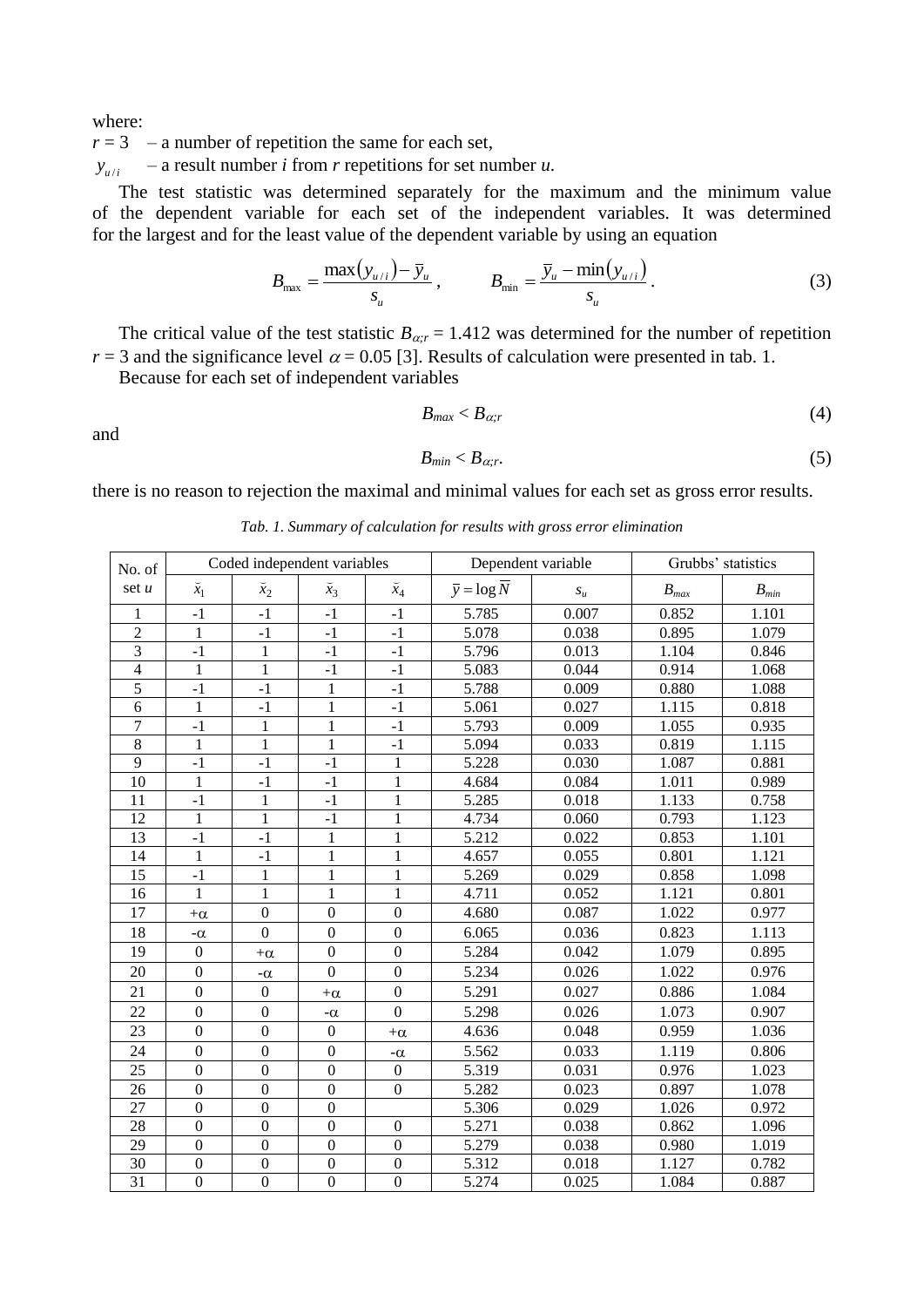#### **2.2. Inter-row variance and standard deviation**

Inter-row variance was calculated from equation [3]

$$
s_u^2 = \frac{\sum_{i=1}^r (y_{u/i} - \bar{y}_u)^2}{r - 1},
$$
\n(6)

and standard deviation from

$$
s_u = \sqrt{s_u^2} \,. \tag{7}
$$

Homogeneity of variance in a sample was checked with Cochran's C-test (the same number of repetition for each set of independent variables  $r = 3$ ).

The test statistic was determined by equation

$$
G = \frac{\max\left(s_u^2\right)}{\sum_{j=1}^u s_u^2} = 0.1610\,,\tag{8}
$$

where  $\max(s_u^2) = 0.007530$  and  $\sum s_u^2 = 0.046778$  $\sum_{j=1} S_u^2 =$ *u j*  $s_u^2$  = 0.046778 were determined by using results of equations

(6) and (7).

The Cochran's test critical value  $g_{\alpha;k;\nu} = 0.1940$  was determined for the significance level  $\alpha = 0.05$  and degrees of freedom  $k = N = 31$  and  $\nu = r - 1 = 2$  [3]. Because

$$
G < g_{\alpha;k;\nu},\tag{9}
$$

there is no reason to rejection the hypothesis about homogeneity of variance.

## **2.3. Determination of coefficients in regression function in coded form**

Coefficients in regression function in coded form were determined by following equations:

$$
k_0 = D \cdot (0y) + E \cdot \sum_{s=1}^{4} (ssy),
$$
 (10)

$$
k_s = \frac{(s\overline{y})}{e} = (s\overline{y}) \cdot e^{-1},\tag{11}
$$

$$
k_{(s-1)s} = \frac{((s-1)s\bar{y})}{n_k} = ((s-1)s\bar{y}) \cdot n_k^{-1},
$$
\n(12)

$$
k_{ss} = (F - G) \cdot (s\bar{s}\bar{y}) + G \cdot \sum_{s=1}^{3} (s\bar{s}\bar{y}) + E \cdot (0\bar{y}), \qquad (13)
$$

where auxiliary factors values  $D= 0.1428$ ,  $E = -0.0357$ ,  $F = 0.035$ ,  $G = 0.0037$  oraz  $e^{-1} = 0.0416$ were selected from [4] and with agree with the plan of the experiment  $n_k^{-1} = 0.0625$ .

Auxiliary factors values were calculated from equations:

$$
(0y) = \sum_{u=1}^{N} y_u = 162.35, \tag{14}
$$

$$
(1y) = \sum_{u=1}^{N} \bar{x}_{1u} \cdot y_u = -7.824,
$$
\n(15)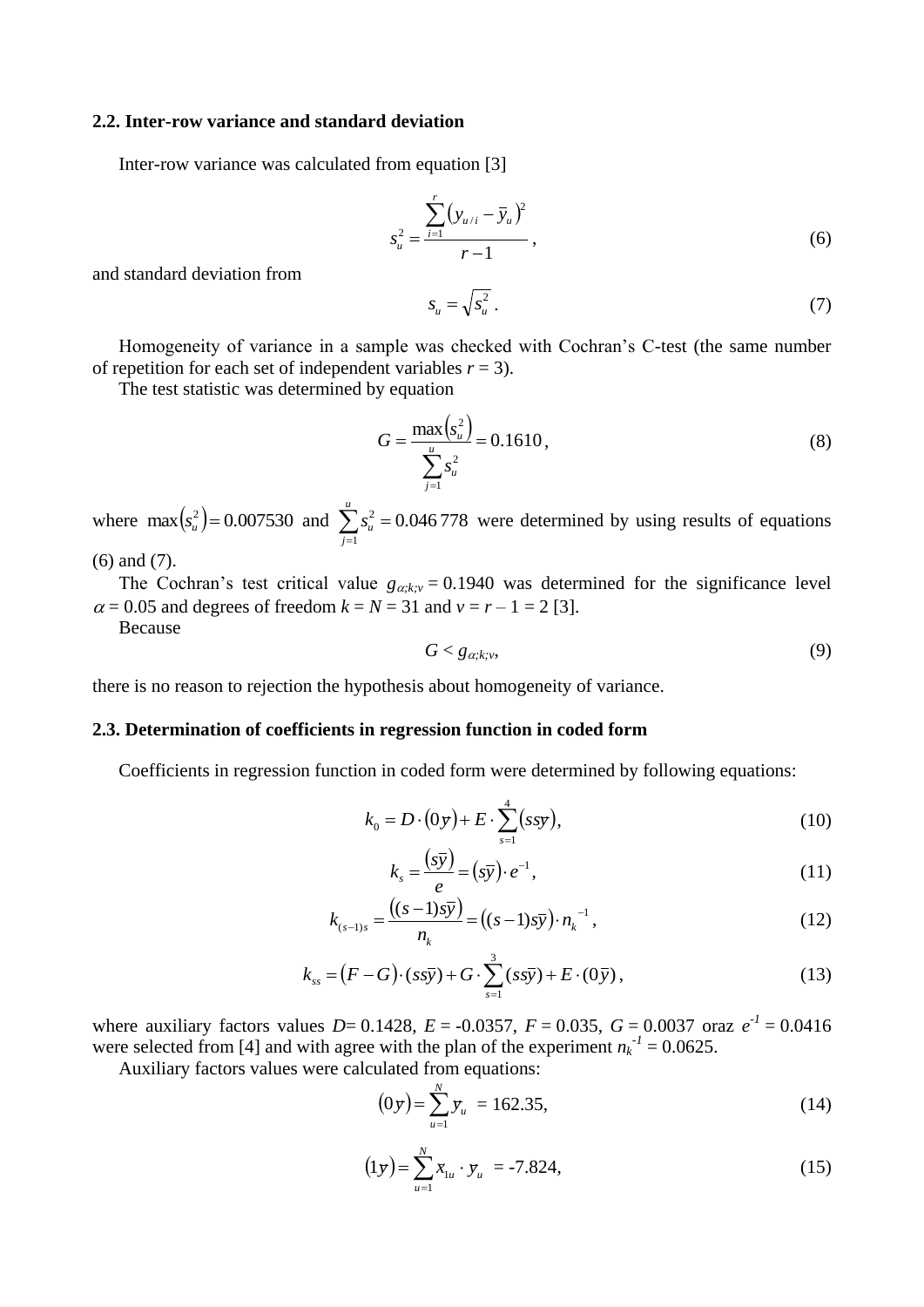$$
(2y) = \sum_{u=1}^{N} \bar{x}_{2u} \cdot y_u = 0.372, \qquad (16)
$$

$$
(3y) = \sum_{u=1}^{N} x_{3u} \cdot y_u = -0.104,
$$
\n(17)

$$
(4y) = \sum_{u=1}^{N} x_{4u} \cdot y_u = -5.549,
$$
 (18)

$$
(12y) = \sum_{u=1}^{N} \bar{x}_{1u} \cdot \bar{x}_{2u} \cdot y_u = 0.014, \qquad (19)
$$

$$
(13y) = \sum_{u=1}^{N} x_{1u} \cdot x_{3u} \cdot y_u = -0.025,
$$
 (20)

$$
(14 y) = \sum_{u=1}^{N} x_{1u} \cdot x_{4u} \cdot y_u = 0.639,
$$
 (21)

$$
(23y) = \sum_{u=1}^{N} \bar{x}_{2u} \cdot \bar{x}_{3u} \cdot y_u = 0.024,
$$
 (22)

$$
(24 y) = \sum_{u=1}^{N} \bar{x}_{2u} \cdot \bar{x}_{4u} \cdot y_u = 0.164,
$$
 (23)

$$
(34 y) = \sum_{u=1}^{N} x_{3u} \cdot x_{4u} \cdot y_u = -0.075, \tag{24}
$$

$$
(11y) = \sum_{u=1}^{N} \bar{x}_{1u}^2 \cdot y_u = 126.236,
$$
 (25)

$$
(22 y) = \sum_{u=1}^{N} \bar{x}_{2u}^2 \cdot y_u = 125.328,
$$
 (26)

$$
(33y) = \sum_{u=1}^{N} x_{3u}^2 \cdot y_u = 125.614,
$$
 (27)

$$
(44 y) = \sum_{u=1}^{N} x_{4u}^{2} \cdot y_{u} = 124.049,
$$
 (28)

Coefficients in regression function in coded form were determined by equations  $(10) \div (13)$ :

$$
k_0 = D \cdot (0\bar{y}) + E \cdot \sum_{s=1}^{3} (s s \bar{y}) = D \cdot (0\bar{y}) + E \cdot (11\bar{y} + 22\bar{y} + 33\bar{y} + 44\bar{y}) = 5.290,
$$
 (29)

$$
k_1 = (1\bar{y}) \cdot e^{-1} = -0.3255,
$$
\n(30)

$$
k_2 = (2y) \cdot e^{-1} = 0.01546, \tag{31}
$$

$$
k_3 = (3\bar{y}) \cdot e^{-1} = -0.004326 \,, \tag{32}
$$

$$
k_4 = (4\bar{y}) \cdot e^{-1} = -0.2308\,,\tag{33}
$$

$$
k_{12} = (12\bar{y}) \cdot n_k^{-1} = 0.0008602 \,, \tag{34}
$$

$$
k_{13} = (13\bar{y}) \cdot n_k^{-1} = -0.001541\,,\tag{35}
$$

$$
k_{14} = (14\bar{y}) \cdot n_k^{-1} = 0.03996,
$$
\n(36)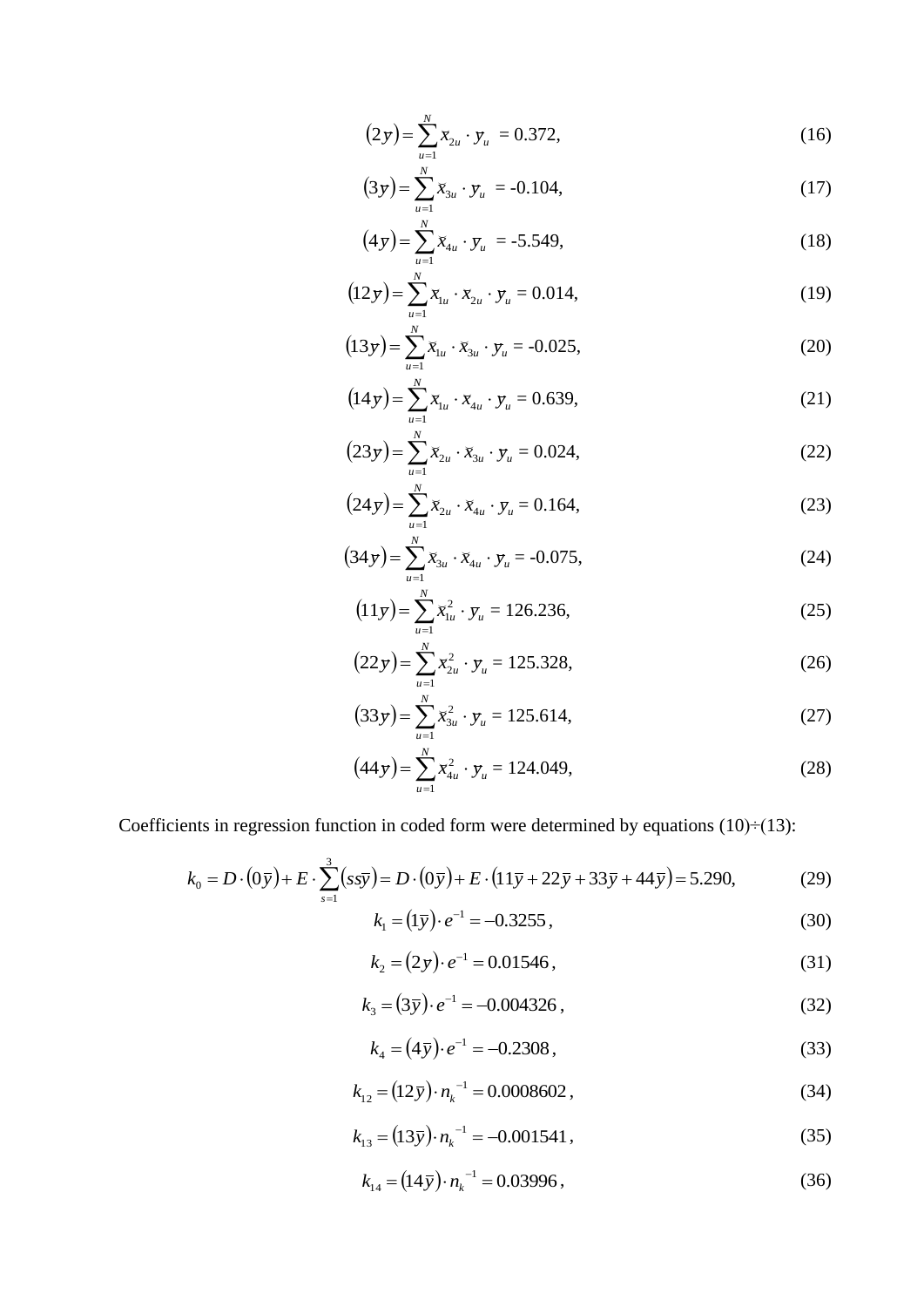$$
k_{23} = (23\bar{y}) \cdot n_k^{-1} = 0.001480\,,\tag{37}
$$

$$
k_{24} = (24\,\bar{y}) \cdot n_k^{-1} = 0.01023\,,\tag{38}
$$

$$
k_{34} = (34\bar{y}) \cdot n_k^{-1} = -0.004681,\tag{39}
$$

$$
k_{11} = (F - G) \cdot (11\bar{y}) + G \cdot (11\bar{y} + 22\bar{y} + 33\bar{y} + 44\bar{y}) + E \cdot (0\bar{y}) = 0.009829,
$$
 (40)

$$
k_{22} = (F - G) \cdot (22\bar{y}) + G \cdot (11\bar{y} + 22\bar{y} + 33\bar{y} + 44\bar{y}) + E \cdot (0\bar{y}) = -0.01858, \tag{41}
$$

$$
k_{33} = (F - G) \cdot (33\overline{y}) + G \cdot (11\overline{y} + 22\overline{y} + 33\overline{y} + 44\overline{y}) + E \cdot (0\overline{y}) = -0.009661,
$$
 (42)

$$
k_{44} = (F - G) \cdot (44\bar{y}) + G \cdot (11\bar{y} + 22\bar{y} + 33\bar{y} + 44\bar{y}) + E \cdot (0\bar{y}) = -0.05862.
$$
 (43)

#### **2.4. Statistical analysis of regression function**

The Student's t-test was used for significance rating of coefficients in regression function. The inter-row variance in the centre of the experiment plan was determined by equations

$$
s_e^2 = \frac{S_E}{f_E} = 0.000388985,
$$
\n(44)

and

$$
S_E = \sum_{\substack{u=n_k+n_{\alpha}+1\\N}}^{N} (\overline{y}_{0u} - \overline{\overline{y}}_0)^2,
$$
 (45)

$$
\overline{\overline{y}}_0 = \frac{\sum_{u=n_k+n_\alpha}^{N} \overline{y}_{0u}}{n_0},
$$
\n(46)

$$
f_E = n_0 - 1 = 6,\t\t(47)
$$

where:

- $\bar{y}_{0u}$  the mean values of the dependent variable in the centre of experiment plan,
- $\bar{y}_0$  the mean value of the dependent variable values in the centre of experiment plan,
- $n_k$  a number of sets for full factorial plan PS/DK-2<sup>n</sup>,
- $n_{\alpha}$  a number of sets for axial points,
- $n_0$  a number of sets for central points,
- *N* a total number of sets in the plan of experiment,
- $f_E$  degrees of freedom.

Auxiliary factors values for calculations were presented in tab. 2.

The variance of coefficients in regression function were calculated by following equations

$$
s^2(k_0) = D \cdot s_e^2 \tag{48}
$$

$$
s^{2}(k_{s}) = \frac{s_{e}^{2}}{e} = s_{e}^{2} \cdot e^{-1}
$$
 (49)

$$
s^{2}(k_{(s-1)s}) = \frac{s_{e}^{2}}{n_{k}} = s_{e}^{2} \cdot n_{k}^{-1}
$$
\n(50)

$$
s^2(k_{ss}) = F \cdot s_e^2 \tag{51}
$$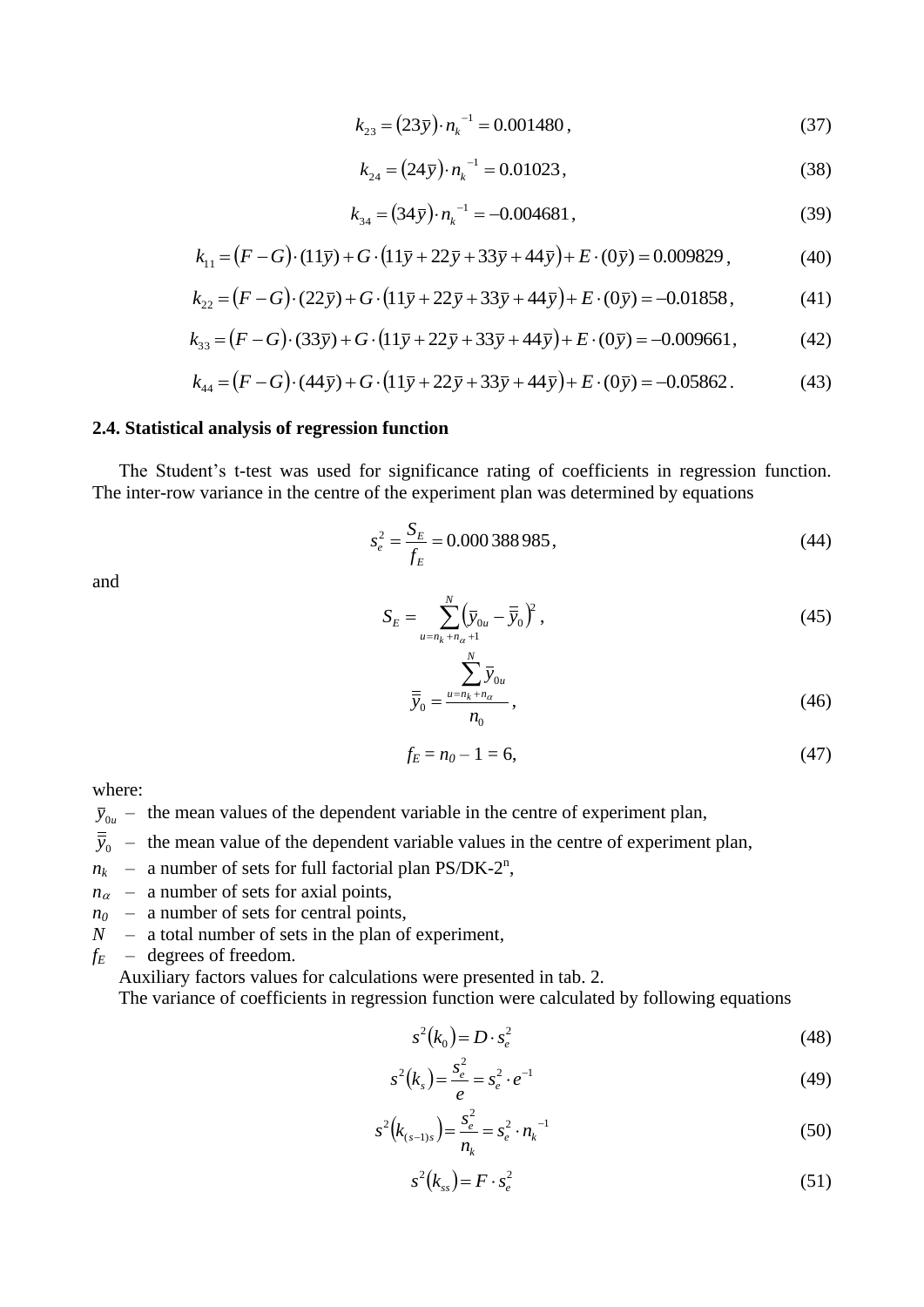| No. of set<br>$\boldsymbol{u}$ | Coded independent variables |                  |             |                  | Dependent variable      | Auxiliary factors                                            |
|--------------------------------|-----------------------------|------------------|-------------|------------------|-------------------------|--------------------------------------------------------------|
|                                | $\breve{x}_1$               | $\breve{x}_2$    | $\bar{x}_3$ | $\breve{x}_4$    | $\overline{y}_{0u}$     | $\left(\overline{y}_{0u}-\overline{\overline{y}}_0\right)^2$ |
| 25                             | $\mathbf{0}$                | $\mathbf{0}$     | $\Omega$    | $\mathbf{0}$     | 5.319                   | 0.000 736                                                    |
| 26                             | $\theta$                    | $\Omega$         | $\theta$    | $\theta$         | 5.282                   | 0.000 094                                                    |
| 27                             | $\Omega$                    | $\theta$         | $\Omega$    | $\mathbf{0}$     | 5.306                   | 0.000 205                                                    |
| 28                             | $\Omega$                    | $\Omega$         | $\Omega$    | $\mathbf{0}$     | 5.271                   | 0.000 432                                                    |
| 29                             | $\mathbf{0}$                | $\Omega$         | $\Omega$    | $\mathbf{0}$     | 5.279                   | 0.000 168                                                    |
| 30                             | $\theta$                    | $\Omega$         | $\Omega$    | $\Omega$         | 5.312                   | 0.000 387                                                    |
| 31                             | $\overline{0}$              | $\boldsymbol{0}$ | $\theta$    | $\boldsymbol{0}$ | 5.274                   | 0.000 312                                                    |
|                                |                             |                  |             |                  | $\frac{a}{y_0}$ = 5.292 | $S_E = 0.002334$                                             |

*Tab. 2. Auxiliary factors values for variance in the centre of experiment plan determination*

The standard deviation of coefficients in regression function were calculated by equations

$$
s(k_0) = \sqrt{s^2(k_0)}
$$
\n
$$
(52)
$$

$$
s(k_s) = \sqrt{s^2(k_s)}
$$
\n(53)

$$
s(k_{(s-1)s}) = \sqrt{s^2(k_{(s-1)s})}
$$
\n(54)

$$
s(k_{ss}) = \sqrt{s^2(k_{ss})}
$$
\n(55)

The test statistic was determined by equation

$$
t_0 = t(k_0) = \frac{|k_0|}{s(k_0)}
$$
\n(56)

$$
t_s = t(k_s) = \frac{|k_s|}{s(k_s)}
$$
\n
$$
(57)
$$

$$
t_{(s-1)s} = t(k_{(s-1)s}) = \frac{|k_{(s-1)s}|}{s(k_{(s-1)s})}
$$
\n(58)

$$
t_{ss} = t(k_{ss}) = \frac{|k_{ss}|}{s(k_{ss})}
$$
\n(59)

The significance rating of coefficients in regression function were presented in tab. 3.

The critical value of Student's t-test  $t_{\alpha;f_E} = 2.45$  was determined for the significance level  $\alpha$  = 0.05 and degrees of freedom  $f_E$ .

If following equation is satisfied

$$
t_i \ge t_{\alpha;f_E} \tag{60}
$$

then there is no reason to reject null hypothesis about insignificance of a coefficient in regression function i.e. the coefficient is significant for dependent variable.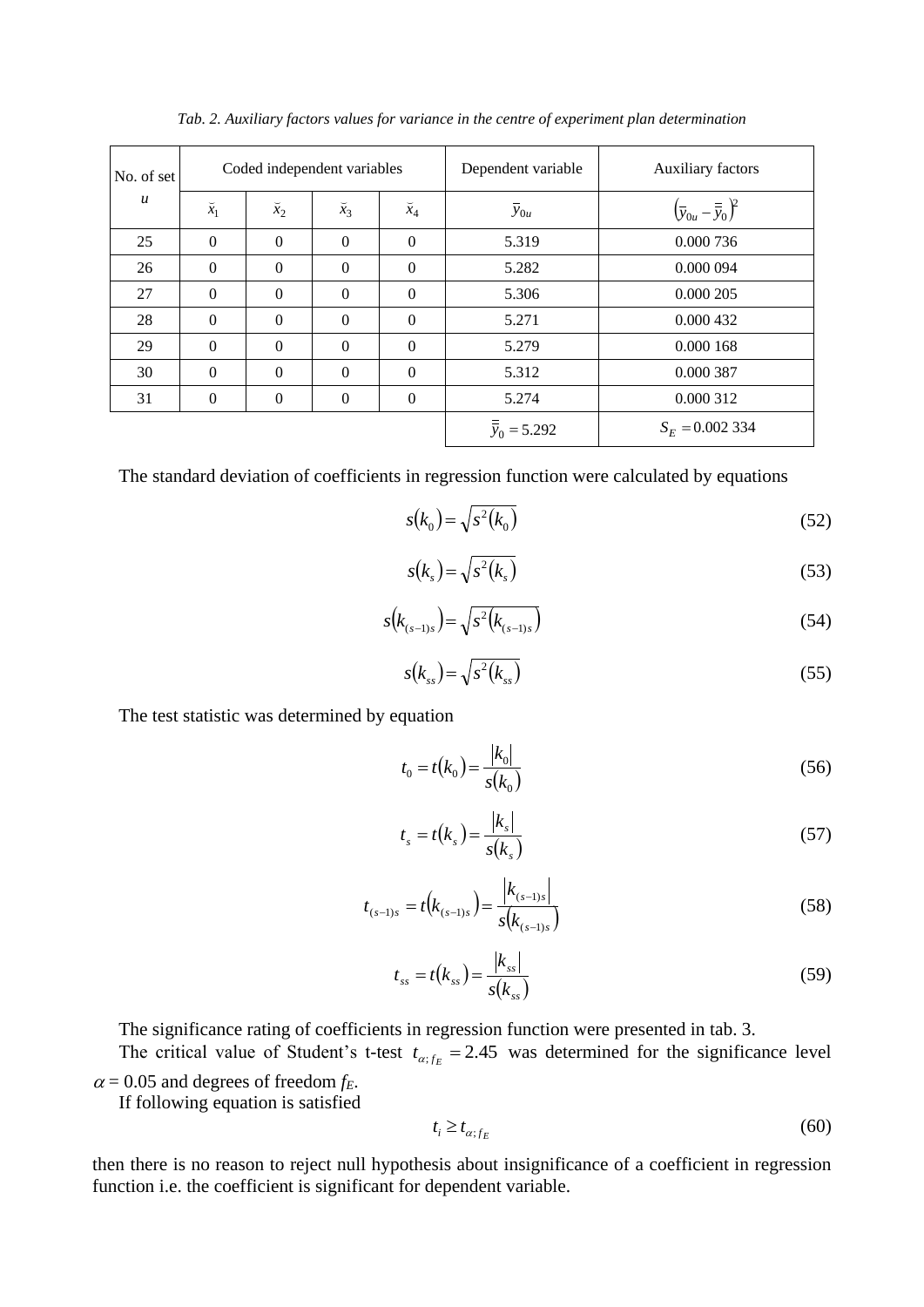### If following equation is satisfied

$$
t_i < t_{\alpha;f_E} \tag{61}
$$

 $\mathcal{L}$ 

then there is the reason to accept null hypothesis about insignificance of a coefficient in regression function in statistical sense with the significance level i.e. the coefficient is insignificant for dependent variable and it can be omit in regression function.

| Coefficient    | Variance of<br>coefficient | Standard<br>Test statistic<br>deviation |                | Student's t-test                 | Test results  |
|----------------|----------------------------|-----------------------------------------|----------------|----------------------------------|---------------|
| $k_i$          | $s^2(k_i)$                 | $s(k_i)$                                | $t_i = t(k_i)$ |                                  |               |
| $k_0$          | 0.000 055 547              | 0.007 453                               | 709.76         | $t_i \geq t_{\alpha;f_E} = 2.45$ | significant   |
| $k_I$          | 0.000 016 182              | 0.004 023                               | 80.91          | $t_i \geq t_{\alpha;f_E} = 2.45$ | significant   |
| k <sub>2</sub> | 0.000 016 182              | 0.004 023                               | 3.84           | $t_i \geq t_{\alpha;f_E} = 2.45$ | significant   |
| $k_3$          | 0.000 016 182              | 0.004 023                               | 1.08           | $t_i < t_{\alpha;f_E} = 2.45$    | insignificant |
| $k_4$          | 0.000 016 182              | 0.004 023                               | 57.38          | $t_i \geq t_{\alpha;f_E} = 2.45$ | significant   |
| $k_{12}$       | 0.000 024 312              | 0.004 931                               | 0.17           | $t_i < t_{\alpha;f_E} = 2.45$    | insignificant |
| $k_{13}$       | 0.000 024 312              | 0.004 931                               | 0.31           | $t_i < t_{\alpha;f_E} = 2.45$    | insignificant |
| $k_{I4}$       | 0.000 024 312              | 0.004 931                               | 8.10           | $t_i \geq t_{\alpha;f_E} = 2.45$ | significant   |
| $k_{23}$       | 0.000 024 312              | 0.004 931                               | 0.30           | $t_i < t_{\alpha;f_E} = 2.45$    | insignificant |
| $k_{24}$       | 0.000 024 312              | 0.004 931                               | 2.07           | $t_i \ge t_{\alpha;f_E} = 2.45$  | insignificant |
| $k_{34}$       | 0.000 024 312              | 0.004 931                               | 0.95           | $t_i < t_{\alpha;f_E} = 2.45$    | insignificant |
| $k_{II}$       | 0.000 013 614              | 0.003 690                               | 2.66           | $t_i \geq t_{\alpha;f_E} = 2.45$ | significant   |
| $k_{22}$       | 0.000 013 614              | 0.003 690                               | 5.04           | $t_i \ge t_{\alpha;f_E} = 2.45$  | significant   |
| $k_{33}$       | 0.000 013 614              | 0.003 690                               | 2.62           | $t_i \ge t_{\alpha;f_E} = 2.45$  | significant   |
| $k_{44}$       | 0.000 013 614              | 0.003 690                               | 15.89          | $t_i \ge t_{\alpha;f_E} = 2.45$  | significant   |

*Tab. 3. The significance rating of coefficients in regression function*

# **2.5. Significance rating of multivariate correlation coefficient**

The multivariate correlation coefficient can be the fitting measure of regression function to experiment results

$$
R = \sqrt{1 - \frac{\sum_{u=1}^{N} (\hat{y}_u - \bar{y}_u)^2}{\sum_{u=1}^{N} (\bar{y}_u - \bar{\bar{y}})^2}} = \sqrt{1 - \frac{0.024133}{3.996}} = 0.997,
$$
 (62)

where the mean value of dependent variable for set *u* with *r* number of repetition

$$
\overline{y}_u = \frac{\sum_{i=1}^r y_{u/i}}{r},\tag{63}
$$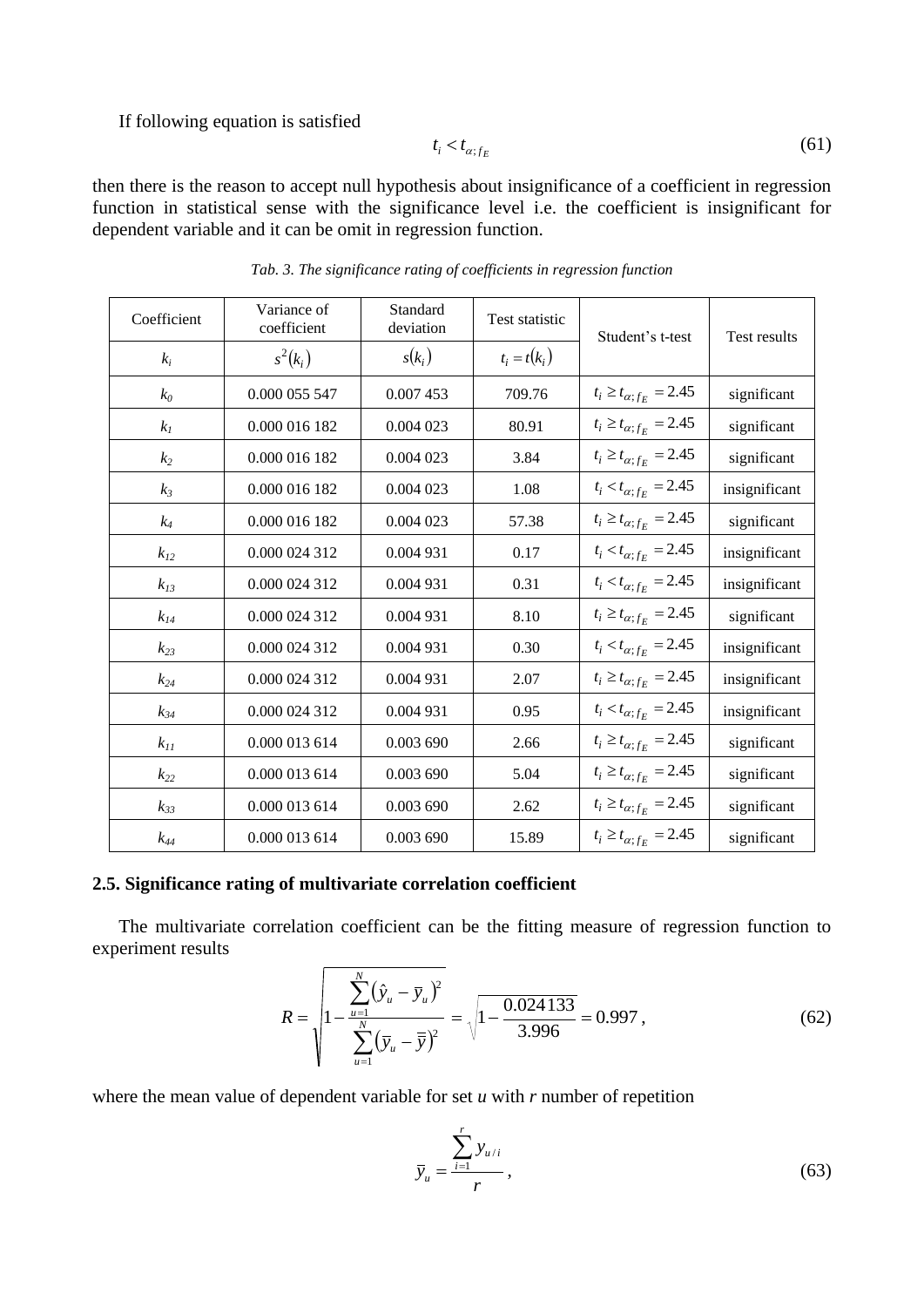and the mean value of dependent variable for experimental unit for *N* sets

$$
\overline{\overline{y}} = \frac{\sum_{u=1}^{N} \overline{y}_u}{N} \,. \tag{64}
$$

The output variable values of mathematical model of experimental unit for set *u* of input variables were calculated by regression function (without insignificant coefficients rejection)

$$
\hat{y} = k_0 + k_1 \cdot \hat{x}_1 + k_2 \cdot \hat{x}_2 + k_3 \cdot \hat{x}_3 + k_4 \cdot \hat{x}_4 ++ k_{11} \cdot \hat{x}_1^2 + k_{22} \cdot \hat{x}_2^2 + k_{33} \cdot \hat{x}_3^2 + k_{44} \cdot \hat{x}_4^2 ++ k_{12} \cdot \hat{x}_1 \cdot \hat{x}_2 + k_{13} \cdot \hat{x}_1 \cdot \hat{x}_3 + k_{14} \cdot \hat{x}_1 \cdot \hat{x}_4 ++ k_{23} \cdot \hat{x}_2 \cdot \hat{x}_3 + k_{24} \cdot \hat{x}_2 \cdot \hat{x}_4 + k_{34} \cdot \hat{x}_3 \cdot \hat{x}_4.
$$
\n(65)

The Snedecor's F-test was used for the multivariate correlation coefficient significance determination.

The test statistics was determined by equation

$$
F = \frac{N - L}{L - 1} \cdot \frac{R^2}{1 - R^2} = 188.11,\tag{66}
$$

where:

 $N = 31$  – the total number of sets in experimental plane,

 $L = 15 - a$  number of coefficients in regression function.

The critical Snedecor's F-test value  $F_{\alpha; r_1; r_2} = 2.37$  was determined for the significance level  $\alpha = 0.05$  and degrees of freedom  $r_1 = L - 1 = 14$  and  $r_2 = N - L = 16$ .

Because

$$
F > F_{\alpha; r_1; r_2} \tag{67}
$$

there is no reason to rejection the hypothesis about the multivariate correlation coefficient significance and simultaneously about correctness of coefficients in regression function.

## **2.6. Adequacy of the mathematical model of experimental unit**

The adequacy of the mathematical model of experimental unit rating was determined by using Snedecor's F-test [4].

22.23

The test statistics was determined by equation

$$
F = \frac{s^2(y)}{s^2(y)} = 3.74\,. \tag{68}
$$

The adequacy variance characterised approximation accuracy

$$
s^{2}(y)_{a} = \frac{SQ_{a}}{f_{2}} = 0.001453,
$$
\n(69)

where  $f_2 = N - L - 1 = 15$  and the tests accuracy variance was determined on the base of results for central point's sets  $n_0 = 7$  from plane of experiment (tab. 2):

$$
s^{2}(y) = \frac{\sum_{u=n_{k}+n_{\alpha}+1}^{N} (\bar{y}_{0u} - \bar{\bar{y}}_{0})^{2}}{n_{0} - 1} = \frac{S_{E}}{n_{0} - 1} = 0.000389.
$$
 (70)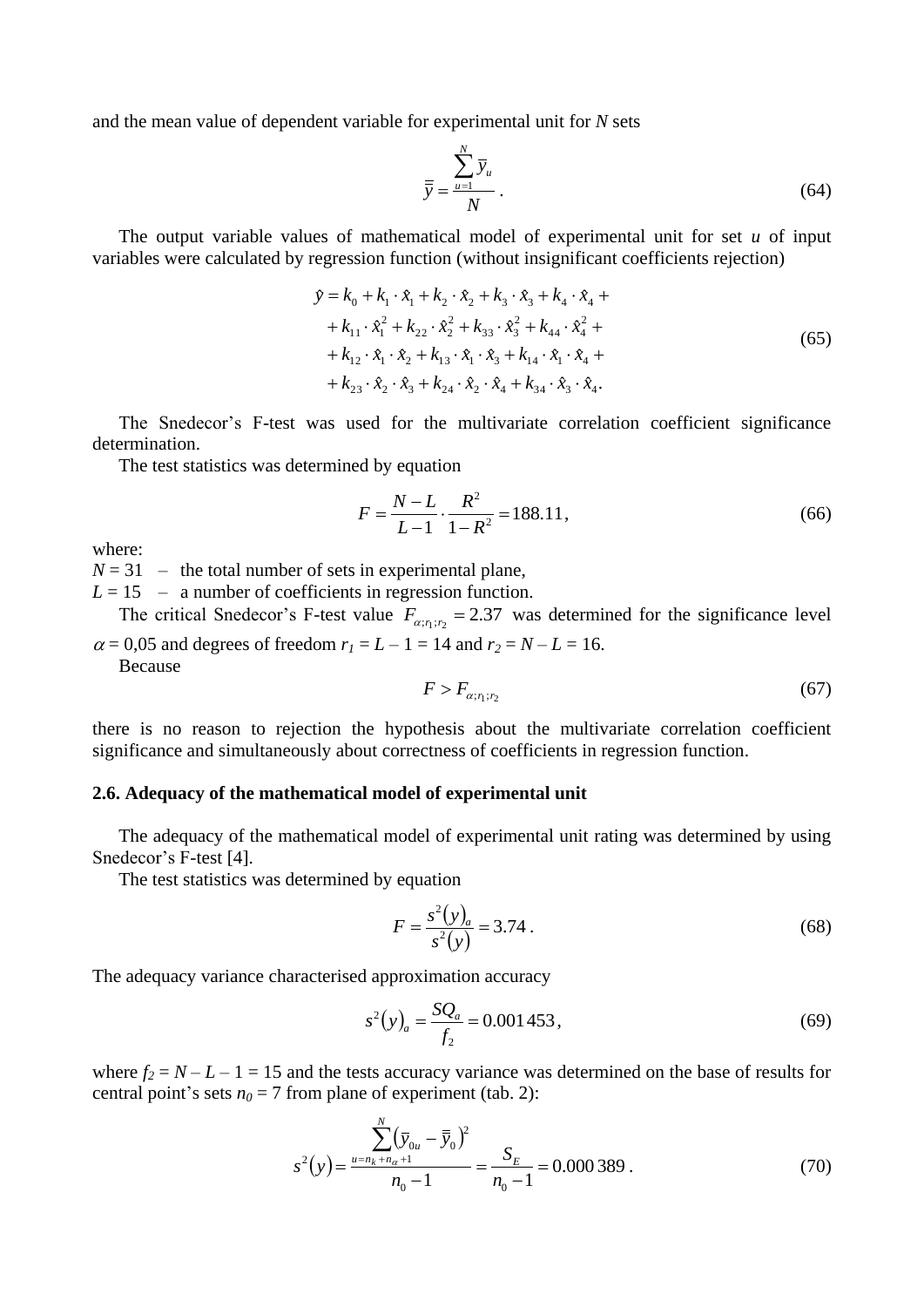The numerator value in (54) was determined by equation

$$
SQ_a = n_0 \cdot (\overline{\overline{y}}_{0u} - \hat{y}_{0u})^2 + \sum_{u=1}^{N-n_0} (\overline{y}_u - \hat{y}_u)^2 = 0.021799 , \qquad (71)
$$

where  $\bar{y}_{0u} = 5.292$  (from tab. 4) and  $\hat{y}_u = 5.290$  (from tab. 6).

The critical Snedecor's F-test value  $F_{\alpha;f_1;f_2} = 3.94$  was determined for the significance level  $\alpha = 0.05$  and degrees of freedom  $f_1 = n_0 - 1 = 6$  and  $f_2 = N - L - 1 = 15$ . Because

$$
F < F_{\alpha; r_1; r_2} \tag{72}
$$

there is no reason to rejection the hypothesis about adequacy of the mathematical model of experimental unit to the experimental results from statistical point of view.

# **2.7. Decoding of coefficients in regression function**

Decoding of coefficients in regression function was made by using following relations:

$$
b_0 = k_0 - k_1 \cdot \frac{x_{10}}{\Delta x_1} - k_2 \cdot \frac{x_{20}}{\Delta x_2} - k_3 \cdot \frac{x_{30}}{\Delta x_3} - k_4 \cdot \frac{x_{40}}{\Delta x_4} + k_{12} \cdot \frac{x_{10} \cdot x_{20}}{\Delta x_1 \cdot \Delta x_2} + + k_{13} \cdot \frac{x_{10} \cdot x_{30}}{\Delta x_1 \cdot \Delta x_3} + k_{14} \cdot \frac{x_{10} \cdot x_{40}}{\Delta x_1 \cdot \Delta x_4} + k_{23} \cdot \frac{x_{20} \cdot x_{30}}{\Delta x_2 \cdot \Delta x_3} + k_{24} \cdot \frac{x_{20} \cdot x_{40}}{\Delta x_2 \cdot \Delta x_4} + + k_{11} \cdot \left(\frac{x_{10}}{\Delta x_1}\right)^2 + k_{22} \cdot \left(\frac{x_{20}}{\Delta x_2}\right)^2 + k_{33} \cdot \left(\frac{x_{30}}{\Delta x_3}\right)^2 + k_{44} \cdot \left(\frac{x_{40}}{\Delta x_4}\right)^2 = -166.15,
$$
  

$$
b_1 = \frac{k_1}{\Delta x_1} - k_{12} \cdot \frac{x_{20}}{\Delta x_1 \cdot \Delta x_2} - k_{13} \cdot \frac{x_{30}}{\Delta x_1 \cdot \Delta x_3} - k_{14} \cdot \frac{x_{40}}{\Delta x_1 \cdot \Delta x_4} + - 2 \cdot k_{11} \cdot \frac{x_{10}}{\Delta x_1^2} = -0.11539,
$$
  

$$
b_2 = \frac{k_2}{\Delta x_1} - k_{12} \cdot \frac{x_{10}}{\Delta x_1 \cdot \Delta x_2} - k_{23} \cdot \frac{x_{30}}{\Delta x_1 \cdot \Delta x_3} - k_{24} \cdot \frac{x_{40}}{\Delta x_1 \cdot \Delta x_4}
$$
(74)

$$
\Delta x_2 = \Delta x_2 \Delta x_1 \cdot \Delta x_2 \Delta x_3 \Delta x_2 \cdot \Delta x_3 \Delta x_2 \cdot \Delta x_4
$$
  
-2 \cdot k\_{22} \cdot \frac{x\_{20}}{\Delta x\_2^2} = -0.22485, (75)

$$
b_3 = \frac{k_3}{\Delta x_3} - k_{13} \cdot \frac{x_{10}}{\Delta x_1 \cdot \Delta x_3} - k_{23} \cdot \frac{x_{20}}{\Delta x_2 \cdot \Delta x_3} - k_{34} \cdot \frac{x_{40}}{\Delta x_3 \cdot \Delta x_4}
$$
  
- 2 · k<sub>33</sub> ·  $\frac{x_{30}}{\Delta x_3^2}$  = 10.867, (76)

$$
b_4 = \frac{k_4}{\Delta x_4} - k_{14} \cdot \frac{x_{10}}{\Delta x_1 \cdot \Delta x_4} - k_{24} \cdot \frac{x_{20}}{\Delta x_2 \cdot \Delta x_4} - k_{34} \cdot \frac{x_{30}}{\Delta x_3 \cdot \Delta x_4}
$$
  
- 2 · k<sub>44</sub> ·  $\frac{x_{40}}{\Delta x_4^2}$  = 127.94, (77)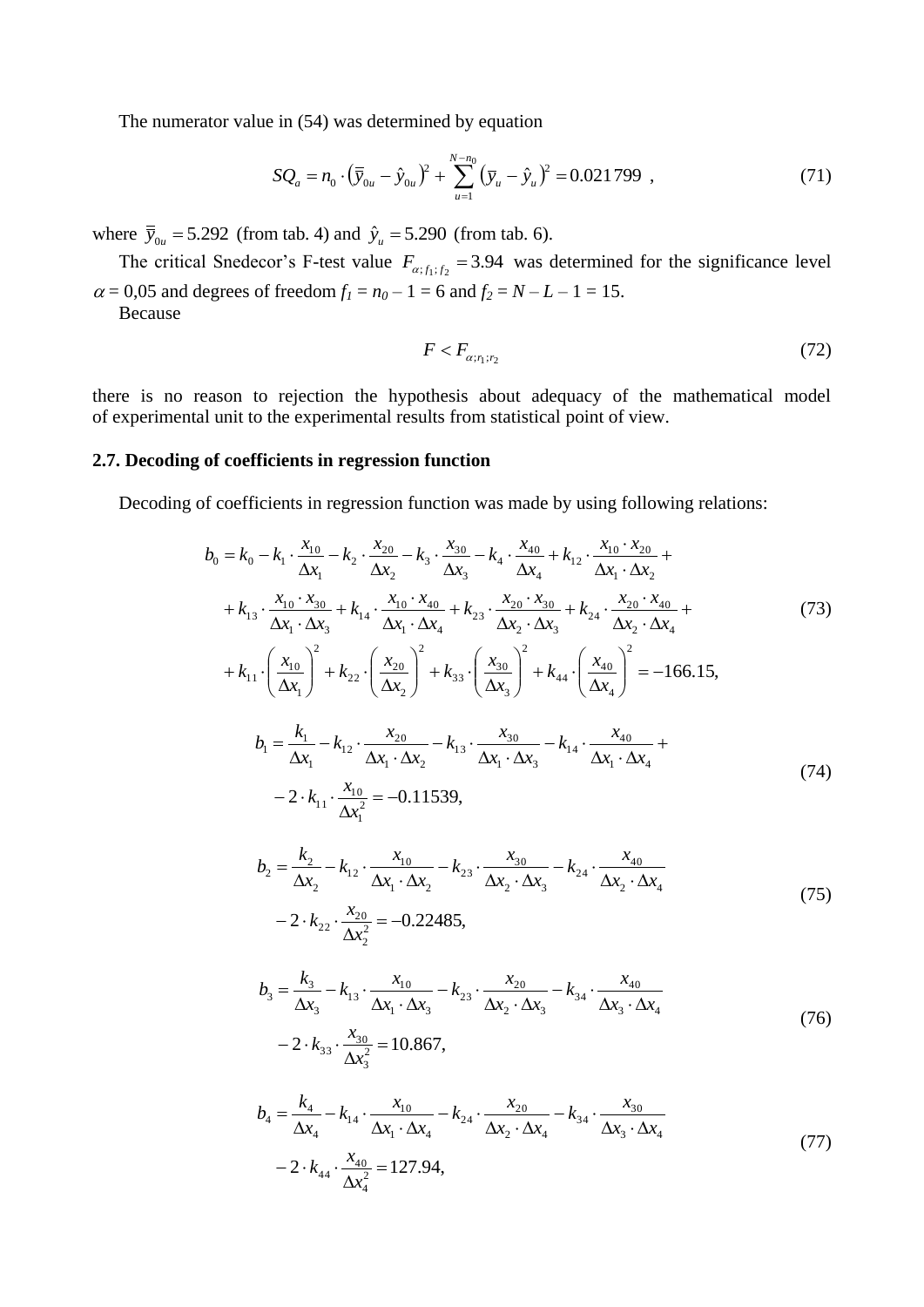$$
b_{12} = \frac{k_{12}}{\Delta x_1 \cdot \Delta x_2} = 0.000031279,
$$
\n(78)

$$
b_{13} = \frac{k_{13}}{\Delta x_1 \cdot \Delta x_3} = -0.0020547, \tag{79}
$$

$$
b_{14} = \frac{k_{14}}{\Delta x_1 \cdot \Delta x_4} = 0.031969
$$
 (80)

$$
b_{23} = \frac{k_{23}}{\Delta x_2 \cdot \Delta x_3} = 0.044834,
$$
\n(81)

$$
b_{24} = \frac{k_{24}}{\Delta x_2 \cdot \Delta x_4} = 0.18592,
$$
\n(82)

$$
b_{34} = \frac{k_{34}}{\Delta x_3 \cdot \Delta x_4} = -3.1208,\tag{83}
$$

$$
b_{11} = \frac{k_{11}}{\Delta x_1^2} = 0.000015726,
$$
\n(84)

$$
b_{22} = \frac{k_{22}}{\Delta x_2^2} = -0.015359,\tag{85}
$$

$$
b_{33} = \frac{k_{33}}{\Delta x_3^2} = -10.735,\tag{86}
$$

$$
b_{44} = \frac{k_{44}}{\Delta x_4^2} = -23.448. \tag{87}
$$

The mathematical model of the experimental unit has finally following form:

$$
\hat{y} = \frac{-166.15 - 0.11539 \cdot x_1 - 0.22485 \cdot x_2 + 10.867 \cdot x_3 + 127.94 \cdot x_4 + 0.000015726 \cdot x_1^2 - 0.015359 \cdot x_2^2 - 10.735 \cdot x_3^2 - 23.448 \cdot x_4^2 + 0.000031279 \cdot x_1 \cdot x_2 - 0.0020547 \cdot x_1 \cdot x_3 + \frac{0.031969 \cdot x_1 \cdot x_4 + 0.044834 \cdot x_2 \cdot x_3 + 0.18592 \cdot x_2 \cdot x_4 + 3.1208 \cdot x_3 \cdot x_4.
$$
\n(88)

The above-mentioned relations can be write with independent variables denatation:

$$
\log N_c = \frac{-166.15 - 0.11539 \cdot S_{\text{max}} - 0.22485 \cdot P + 10.867 \cdot \nu ++ \frac{127.94 \cdot d_w + 0.000015726 \cdot S_{\text{max}}^2 - 0.015359 \cdot P^2 +- \frac{10.735 \cdot \nu^2 - 23.448 \cdot d_w^2 + 0.000031279 \cdot S_{\text{max}} \cdot P +- 0.0020547 \cdot S_{\text{max}} \cdot \nu + \frac{0.031969 \cdot S_{\text{max}} \cdot d_w ++ 0.044834 \cdot P \cdot \nu + 0.18592 \cdot P \cdot d_w + 3.1208 \cdot \nu \cdot d_w.
$$
\n(89)

Underlined terms of equation (74) or (75) are significant in a statistical sense.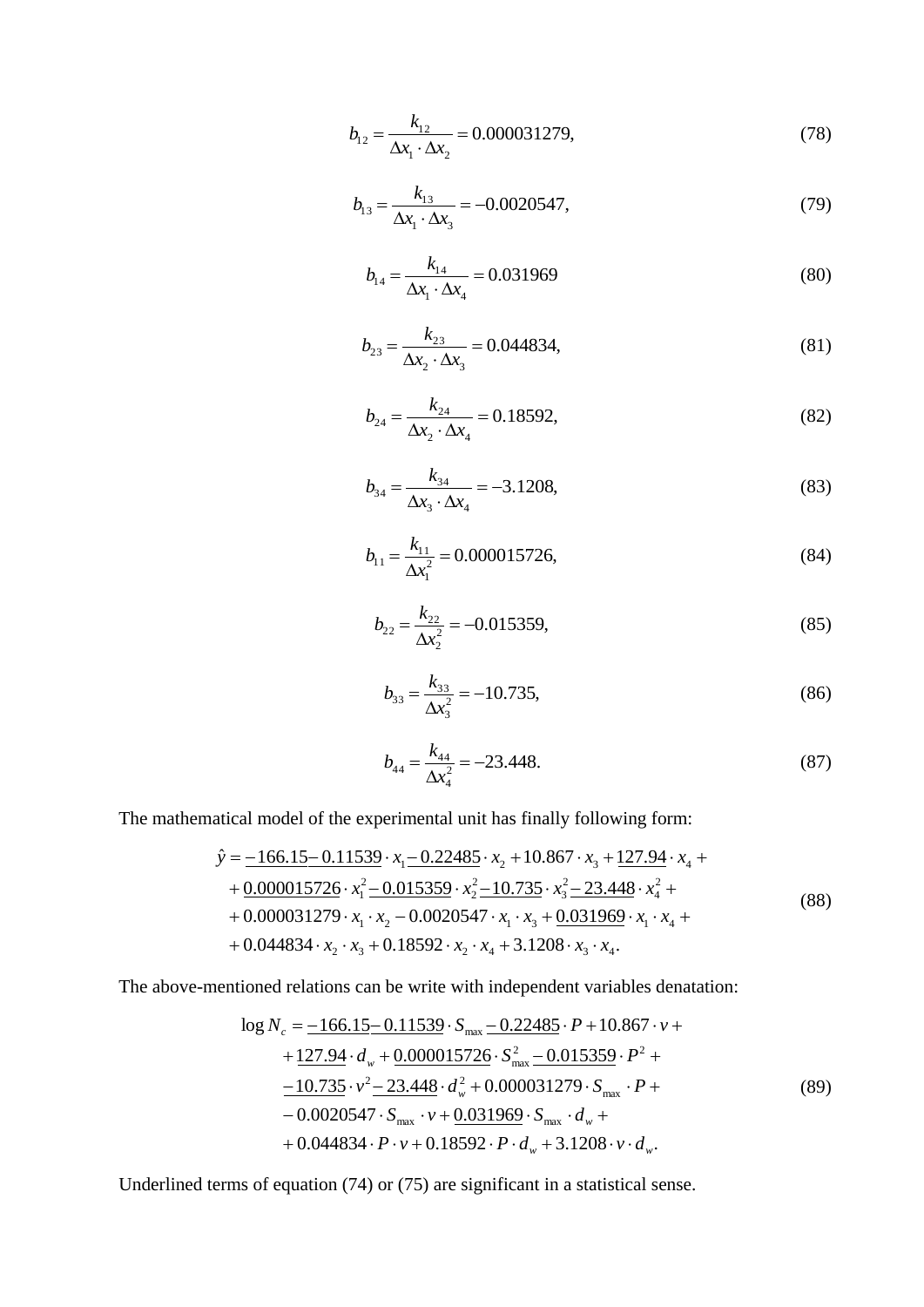The equation (75) allows to estimate the fatigue life depending on the significant process parameters (the rivet squeezing force  $P$ , the hole diameter before sizing  $d_w$  and velocity of rivet close up *v*) and the nominal fatigue load in a hole section described by maximal tension stress in a cycle (the cycle asymmetry factor *R*=0) *Smax*.

#### **3. Examples of using the mathematical model of experimental unit**

Sample fatigue life plots obtained from the mathematical model of experimental unit (equation (75)) were presented in Fig. 1÷3. As it can be seen the fatigue load  $S_{max}$  has the largest influence on fatigue life of tested specimens. The hole diameter before sizing  $d<sub>w</sub>$  is the second important factor (Fig. 1).

The rivet squeezing force *P* (in range of  $8,5\div 12,9$  kN) has the least influence on fatigue life (Fig. 2) especially for large values of sizing degree (smaller hole diameter before sizing *dw*). It can be connected with high work hardening around hole after sizing.

Velocity of rivet close up *v* has the significant influence on fatigue life too (Fig. 3). It may be concluded that the velocity of rivet close up, the higher the fatigue life.

#### **4. Summary**

The example of evaluation of the selected factors effect on the fatigue crack initiation in the area of sized rivet hole by using experimental design was presented in this paper. The analyses were performed by using results obtained with the static determined five level plan of the experiment called PS/DS-P: $\lambda$  in Polish classification. The advantage of this plan is high efficiency factor that means that comparable information about experimental unit can be obtain from less than a 5% of the static determined full factorial plan sets. It has special importance in case of very long-lasting and expensive fatigue tests.

The statistical analyses were presented that there are no results with gross error. The most significant coefficients in the regression function is the fatigue load *Smax*. The least significant coefficient is the rivet squeezing force *P*. The multivariate correlation coefficient value  $R = 0.997$ is significant for the regression function and finally the mathematical model of experimental unit is adequate to the experimental results from statistical point of view.

## **References**

- [1] Klonecki W., *Statistics for engineers*, PWN, Warszawa 1999 (in Polish).
- [2] Korzyński M., *Design of experiment*, WNT, Warszawa 2006 (in Polish).
- [3] Kukiełka L., *Fundamentals of engineering research*, PWN, Warszawa 2002 (in Polish).
- [4] Polański Z., *Design of experiment in technics*, PWN, Warszawa 1984 (in Polish).
- [5] Branch standard BN-70/1121-03 *Snap head rivet for aircraft* (in Polish).

Scientific work financed from the funds of Polish Ministry of Science and Higher Education in the years 2006-2010 as a research project No. 61/EUR/2006/02.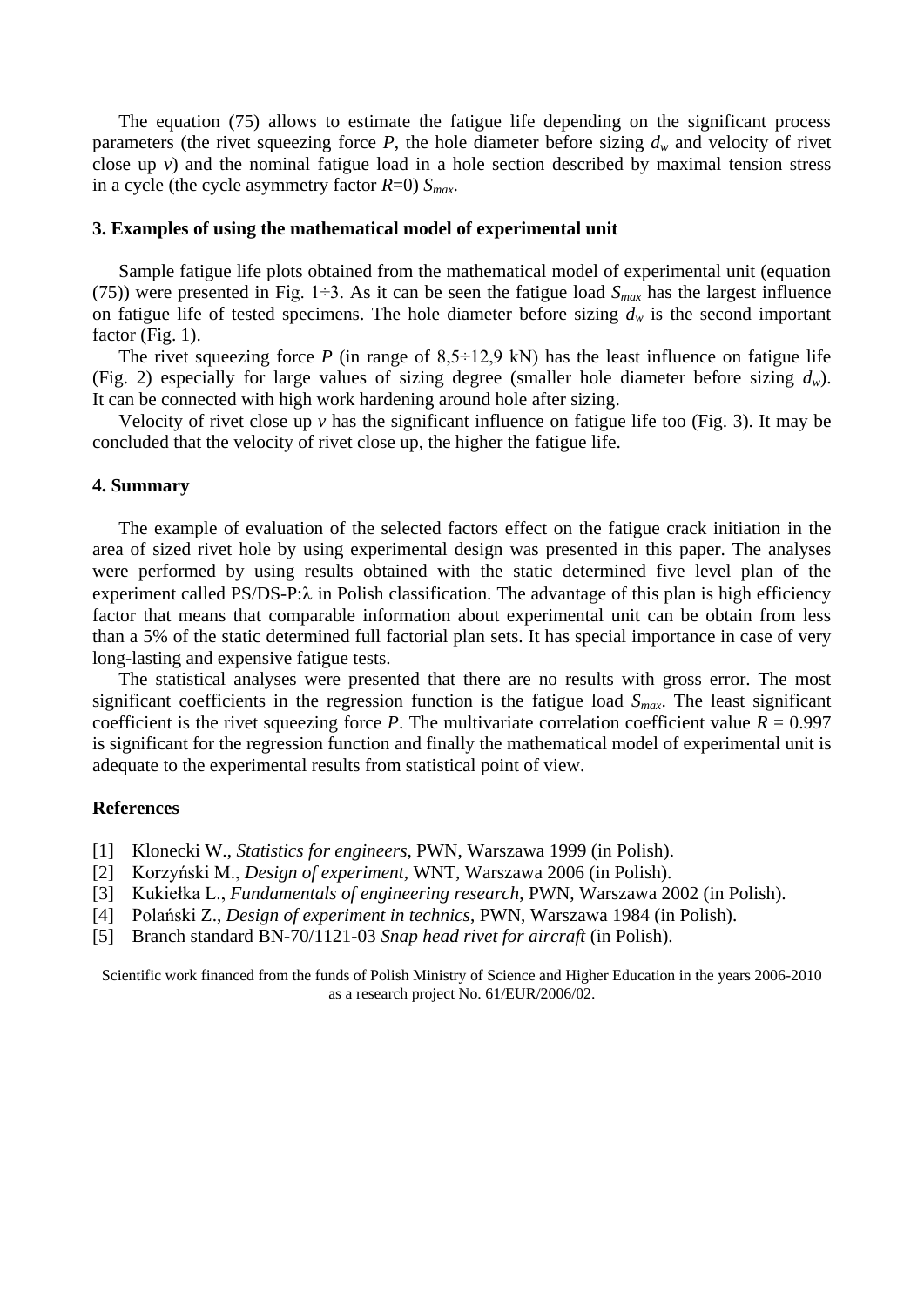

Fig. 1. Sample fatigue life plots with extrapolation outside of *Smax* range in plan of experiment obtained from the mathematical model of experimental unit depending on the hole diameter before sizing  $d<sub>w</sub>$  and the rivet squeezing force *P*: a) 8.5 kN, b) 9.6 kN, c) 10.7 kN, d) 11.8 kN, e) 12.9 kN (velocity of rivet close up *v* = 0.08 mm/s = const)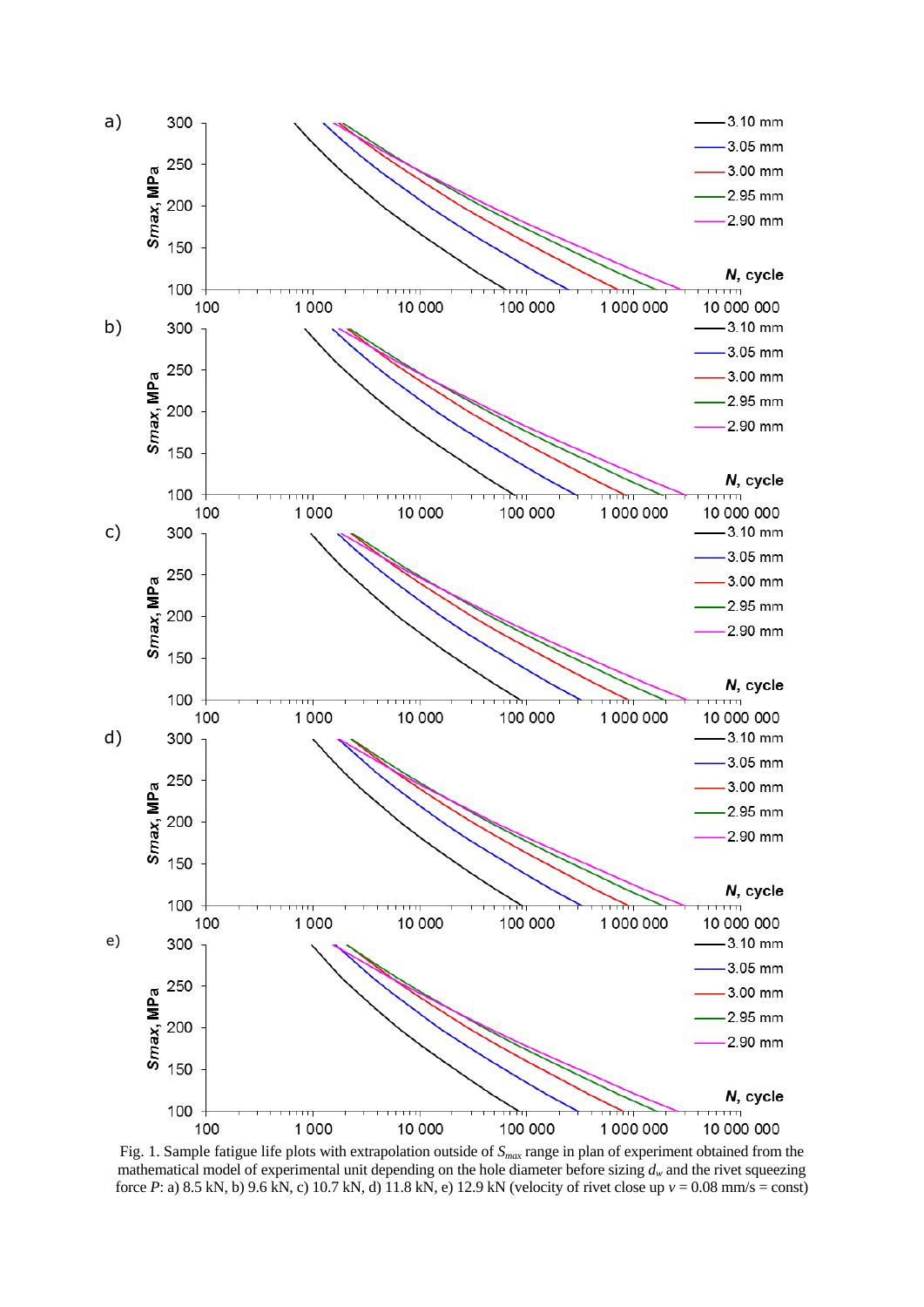

Fig. 2. Sample fatigue life plots with extrapolation outside of *Smax* range in plan of experiment obtained from the mathematical model of experimental unit depending on the rivet squeezing force *P* and the hole diameter before sizing  $d_w$ : a) 2.90 mm, b) 2.95 mm, c) 3.00 mm, d) 3.05 mm, e) 3.10 mm (velocity of rivet close up  $v = 0.08$  mm/s = const)